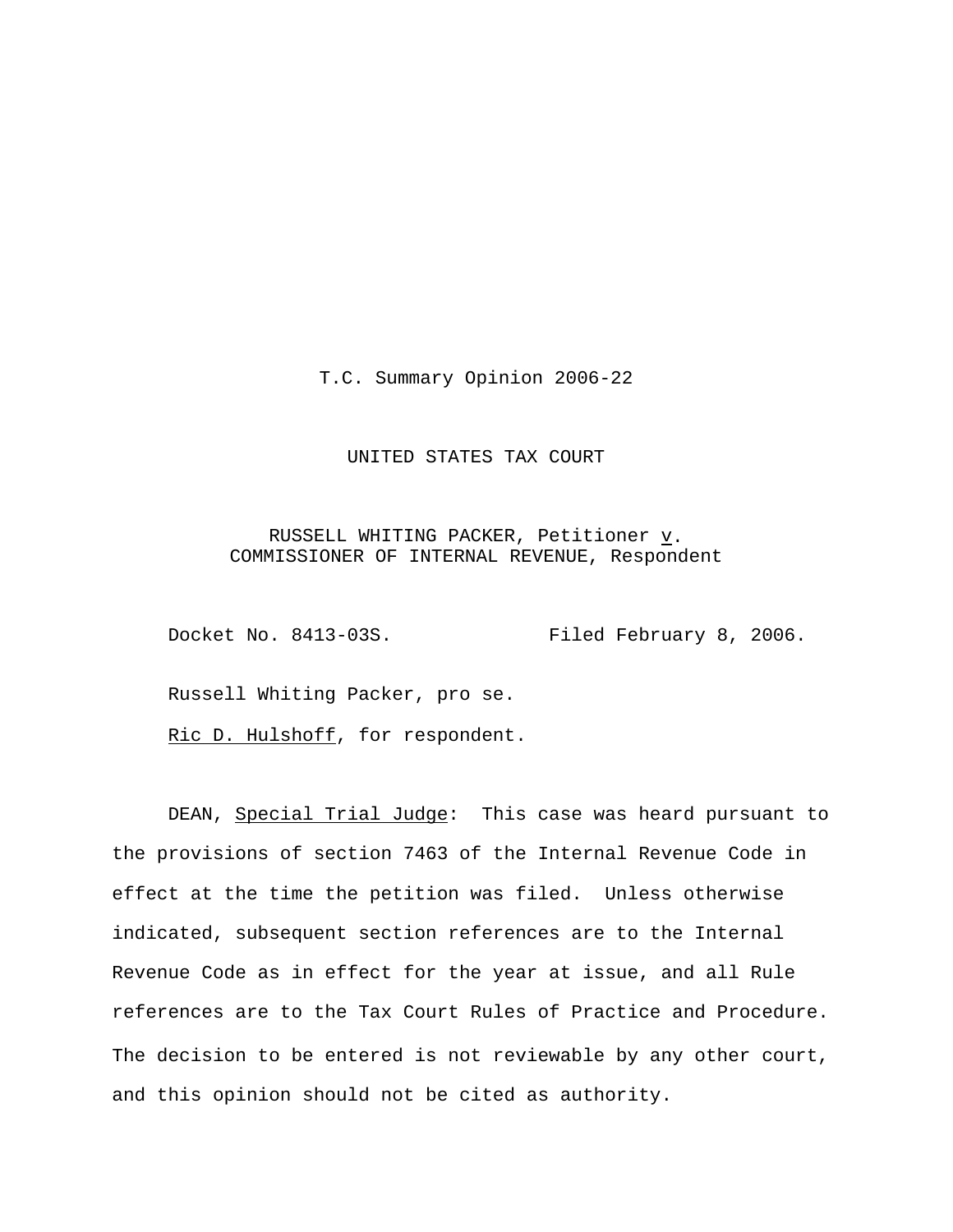Respondent determined a deficiency in petitioner and his former spouse's Federal income tax of \$3,280.10 for 1999. The issue for decision is whether petitioner is entitled to relief from joint or several liability pursuant to section 6015(b), (c), or (f).

#### Background

The stipulated facts and the exhibits received into evidence are incorporated herein by reference. At the time the petition in this case was filed, petitioner resided in Mesa, Arizona.

Petitioner and his former spouse, Leanne Valentine Packer (Ms. Valentine), were married in 1996. Petitioner and Ms. Valentine separated in August of 1999. Petitioner is a college graduate. During 1999, he was employed by the U.S. Postal Service. Ms. Valentine is a high school graduate. During the relevant periods in 1999, she was employed as a receptionist for an orthodontist. In 1999, Ms. Valentine received a distribution from her 401(k) account in the amount of \$32,802 (distribution).

On February 8, 2000, petitioner filed a Petition for Dissolution of Marriage (Divorce) Without Children in the Superior Court of Arizona. On April 15, 2000, petitioner and Ms. Valentine jointly filed a Form 1040, U.S. Individual Income Tax Return, for 1999, which was prepared by a certified public accountant. The distribution was reported as income on the return. On July 27, 2000, the Superior Court of Arizona entered

 $- 2 -$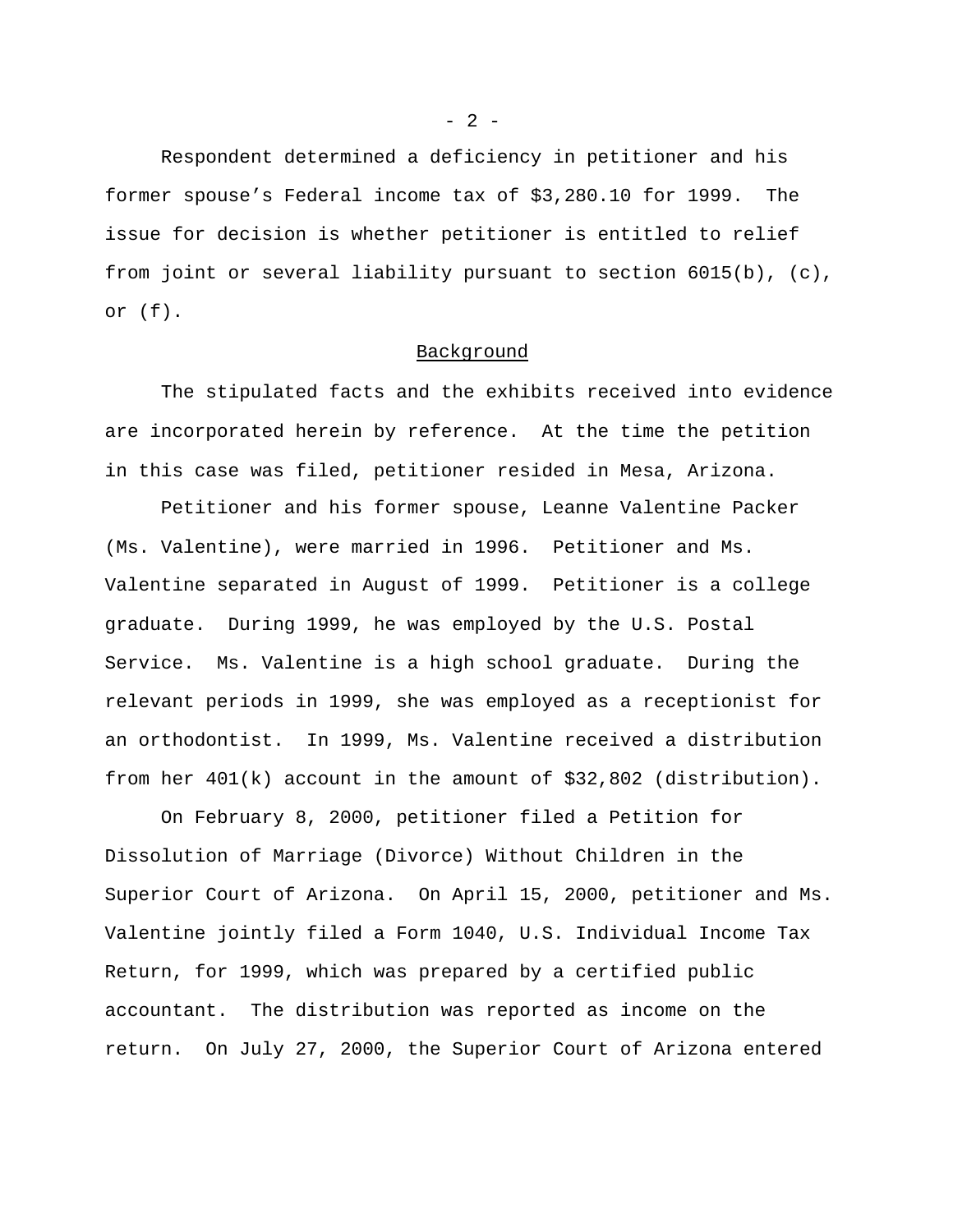a Decree of Dissolution of Marriage (Divorce Without Children) with respect to petitioner's marriage to Ms. Valentine.

On March 5, 2003, respondent issued to petitioner and Ms. Valentine a statutory notice of deficiency for 1999. Respondent determined that petitioner and Ms. Valentine are liable for a 10 percent additional tax on the distribution under section 72(t), because Ms. Valentine received the distribution prematurely. Petitioner filed with respondent a Form 8857, Request for Innocent Spouse Relief, in which petitioner sought relief from joint and several liability with respect to the 10-percent additional tax. Shortly thereafter, petitioner filed a petition with the Court.

Petitioner agrees that he had actual knowledge of the distribution at the time it was made in 1999 and that he was aware that it was taxable at the time the joint return for 1999 was filed. Petitioner, however, does not agree that he knew a 10-percent additional tax under section 72(t) would be imposed on the distribution for early withdrawal.

#### Discussion

Generally, married taxpayers may elect to file a joint Federal income tax return. Sec. 6013(a). After making the election, each spouse is jointly and severally liable for the entire tax due. Sec. 6013(d)(3). A spouse, however, may seek

 $-3 -$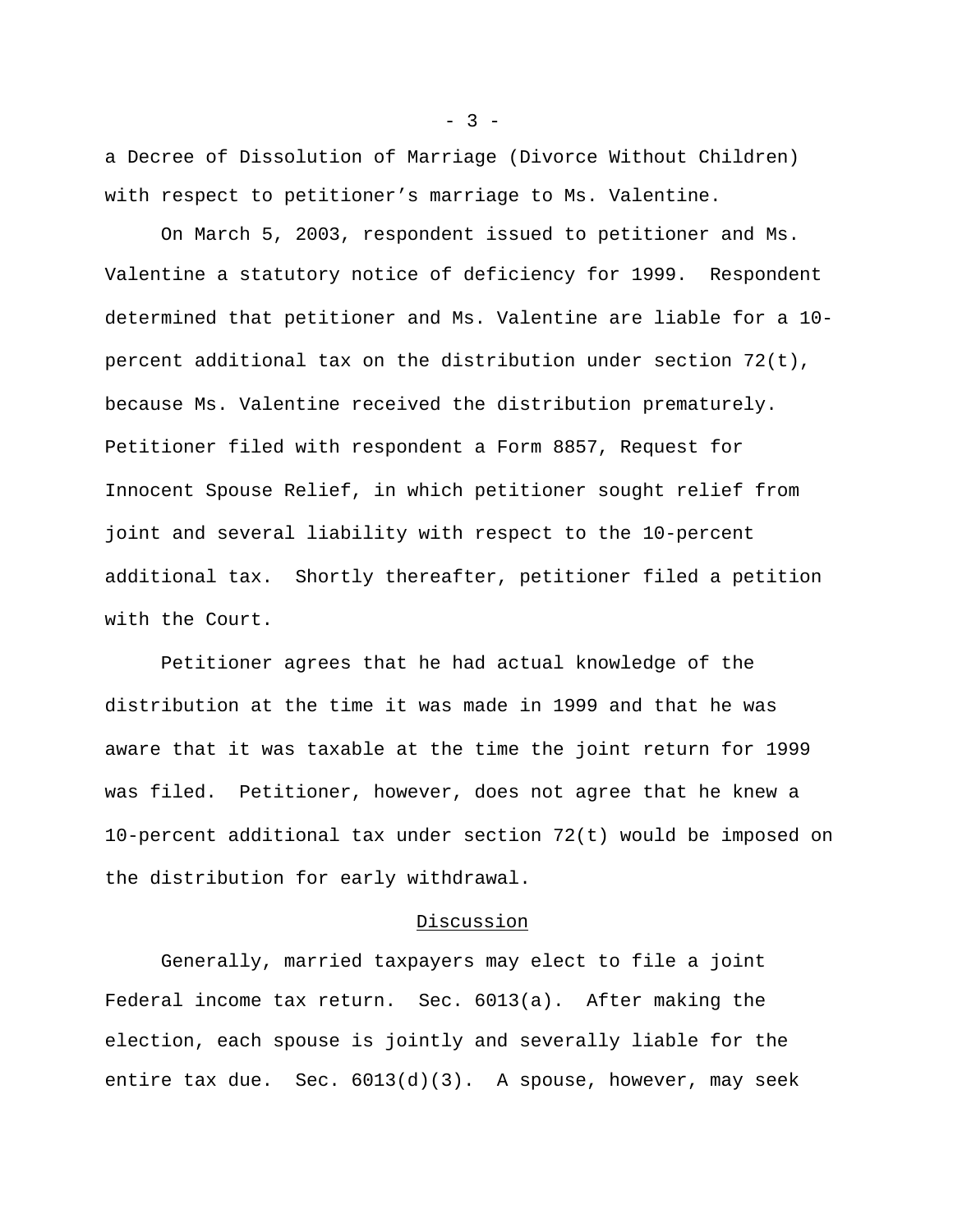relief from joint and several liability under section 6015. To obtain relief from liability, a spouse must qualify under section 6015(b), or if eligible, may allocate liability under section  $6015(c)$ . In addition, if relief is not available under section 6015(b) or (c), a spouse may seek equitable relief under section 6015(f). Fernandez v. Commissioner, 114 T.C. 324, 329-331 (2000); Butler v. Commissioner, 114 T.C. 276, 287-292 (2000).

Except as otherwise provided in section 6015, the taxpayer bears the burden of proof. Rule 142(a); Alt v. Commissioner, 119 T.C. 306, 311 (2002), affd. 101 Fed. Appx. 34 (6th Cir. 2004). Relief Under Section 6015(b)

Section 6015(b) provides relief from joint and several liability for tax (including interest, penalties, and other amounts) to the extent that such liability is attributable to an understatement of tax. To be eligible for relief, the requesting spouse must satisfy the following five elements of section 6015(b)(1):

> (A) A joint return has been made for a taxable year;

(B) on such return there is an understatement of tax attributable to erroneous items of 1 individual filing the joint return;

(C) the other individual filing the joint return establishes that in signing the return he or she did not know, and had no reason to know, that there was such understatement;

(D) taking into account all the facts and circumstances, it is inequitable to hold the other

 $- 4 -$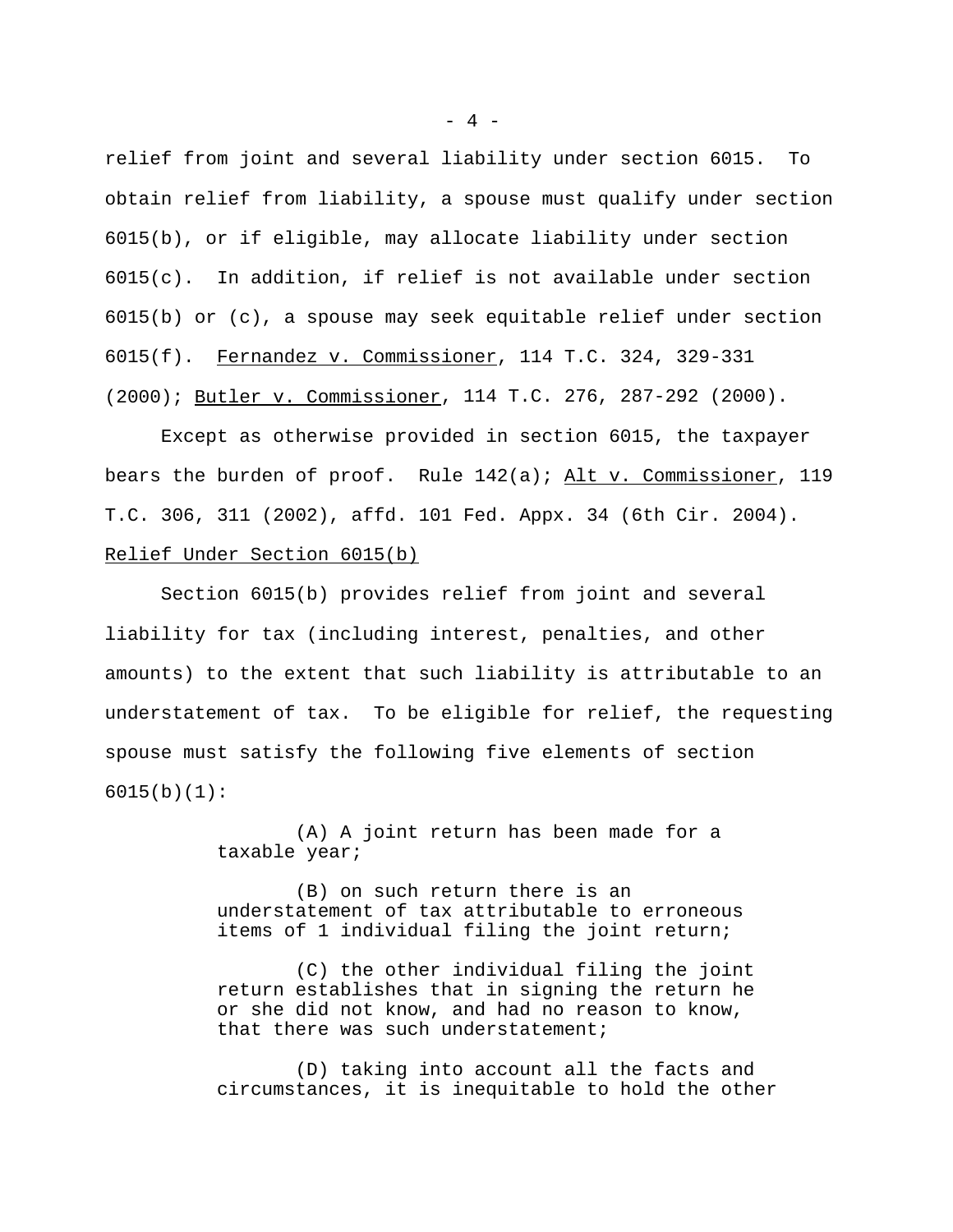individual liable for the deficiency in tax for such taxable year attributable to such understatement; and

(E) the other individual [makes a valid election] \* \* \*.

Respondent concedes that petitioner has satisfied the requirements under subparagraphs (A), (B), and (E) of section  $6015(b)(1)$ . At issue are the requirements under subparagraphs  $(C)$  and  $(D)$  of section  $6015(b)(1)$ .

Under section  $6015(b)(1)(C)$ , the requesting spouse must establish that in signing the return, he or she did not know or had no reason to know of the understatement. A requesting spouse has knowledge or reason to know of an understatement if he actually knew of the understatement, or if a reasonably prudent taxpayer in his position, at the time he signed the return, could be expected to know that the return contained an understatement or that further investigation was warranted. Mora v. Commissioner, 117 T.C. 279, 287 (2001); Butler v. Commissioner, supra at 283; see sec.  $1.6015-2(c)$ , Income Tax Regs.

Petitioner agrees that he knew Ms. Valentine received a distribution from her 401(k) account in 1999. Petitioner, however, contends that he did not know that there was an understatement of tax on the 1999 return, because he was not aware that the distribution would be subject to a 10-percent additional tax under section 72(t).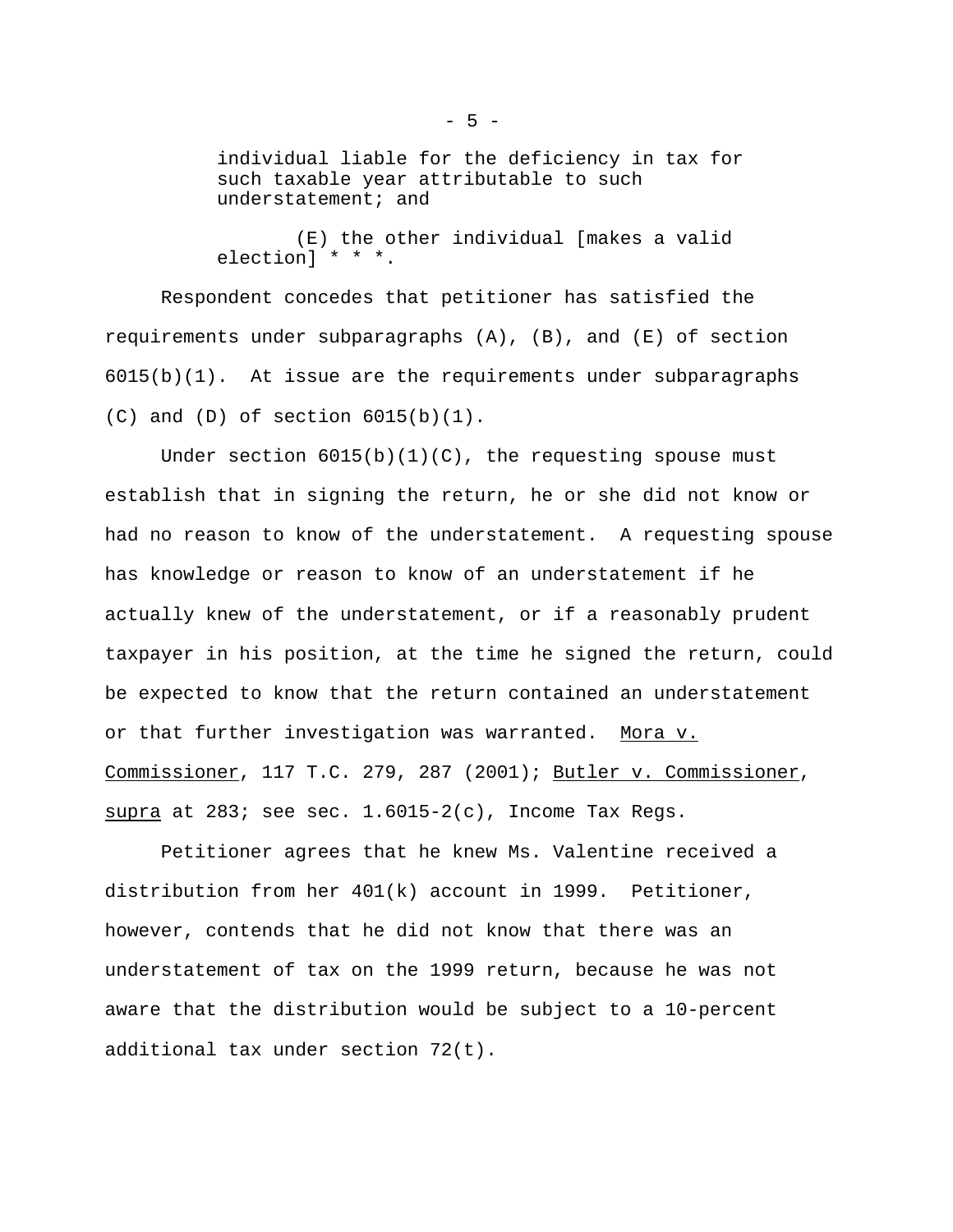Where a spouse seeking relief has actual knowledge of the underlying transaction that produced the omitted income, innocent spouse relief is denied. Cheshire v. Commissioner, 115 T.C. 183, 192-193 (2000), affd. 282 F.3d 326 (5th Cir. 2002). The requesting spouse has "reason to know" of the understatement of tax if he knew every fact necessary to determine the legal consequences of the income or if such facts are reasonably within his reach; ignorance of the attendant tax consequences is not a defense. Mitchell v. Commissioner, 292 F.3d 800, 802-804 (D.C. Cir. 2002), affg. T.C. Memo. 2000-332; Price v. Commissioner, 887 F.2d 959, 964 (9th Cir. 1989); McCoy v. Commissioner, 57 T.C. 732, 734-735 (1972).

The Court finds that petitioner has failed to satisfy the requirement of section  $6015(b)(1)(C)$ . Petitioner had actual knowledge of the distribution at the time that he signed the return, which gave him reason to know of the understatement of tax on the 1999 return. Therefore, petitioner is not entitled to relief under section 6015(b).

## Relief Under Section 6015(c)

Section 6015(c) allows proportionate tax relief (if a timely election is made) through allocation of the deficiency between individuals who filed a joint return and are no longer married, are legally separated, or have been living apart for a 12-month period.

 $- 6 -$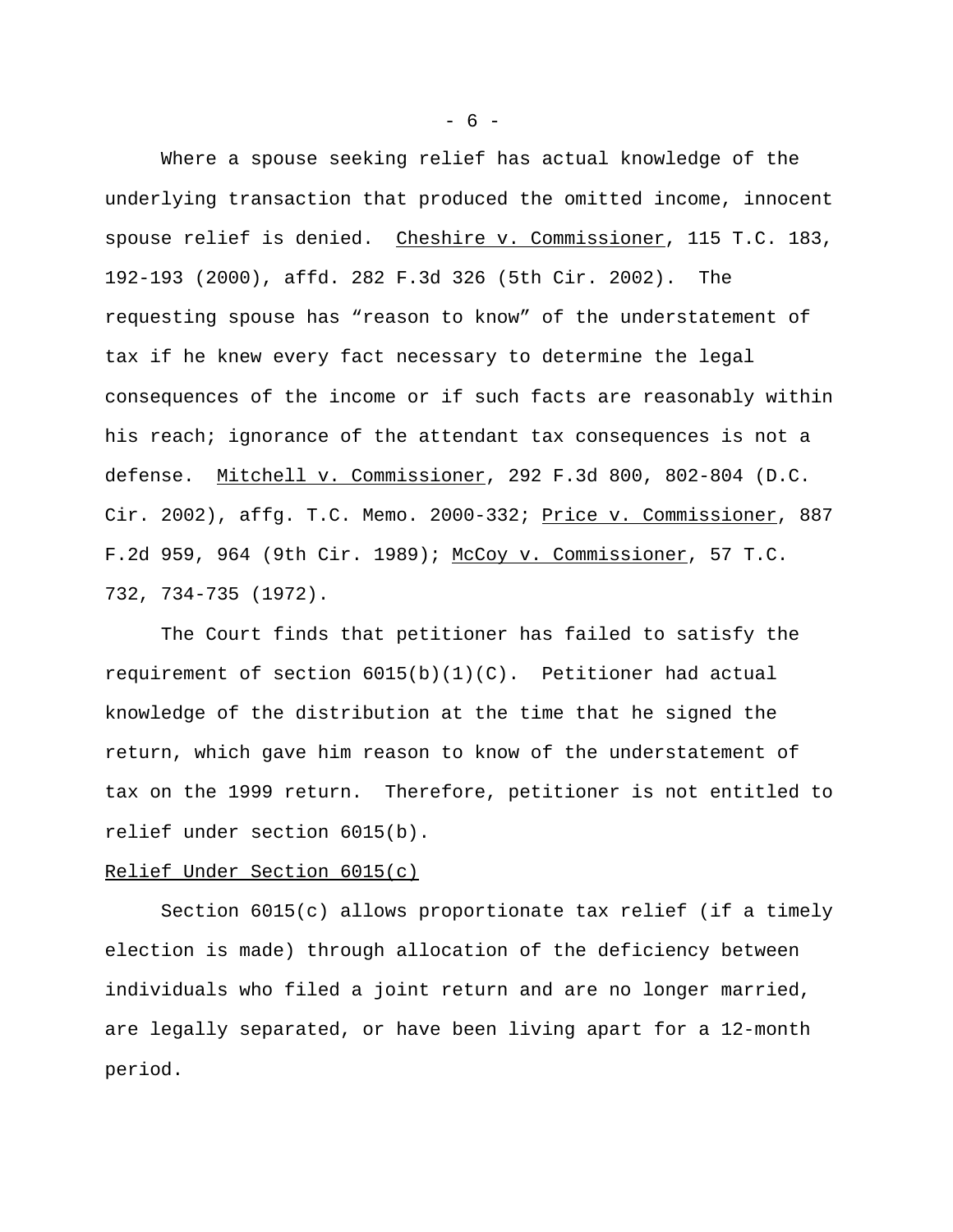Petitioner and Ms. Valentine were divorced on July 27, 2000, and petitioner's election for innocent spouse relief was made shortly after his receipt of the statutory notice of deficiency. Therefore, petitioner is eligible to elect the application of section 6015(c).

Relief under section  $6015(c)$ , however, is not available if respondent demonstrates that the requesting spouse had actual knowledge, at the time the return was signed, of any item giving rise to a deficiency (or portion thereof) that is not allocable to such individual. Sec.  $6015(c)(3)(C)$ ; Hopkins v. Commissioner, 121 T.C. 73, 86 (2003); Cheshire v. Commissioner, supra at 193- 194. The knowledge requirement under section  $6015(c)(3)(C)$  does not require the requesting spouse to possess actual knowledge of the tax consequences arising from the item giving rise to the deficiency. Hopkins v. Commissioner, supra; Cheshire v. Commissioner, supra at 194; sec. 1.6015-3(c)(2), Income Tax Regs. Rather, the statute mandates only a showing that the requesting spouse actually knew of the item on the return that gave rise to the deficiency (or portion thereof), without regard as to whether he knew of the tax consequences. Mitchell v. Commissioner, supra at 805; Cheshire v. Commissioner, supra.

The item giving rise to the deficiency is the distribution. At the time when the distribution was made, petitioner signed a spousal consent, which evidenced that he knew and consented to

- 7 -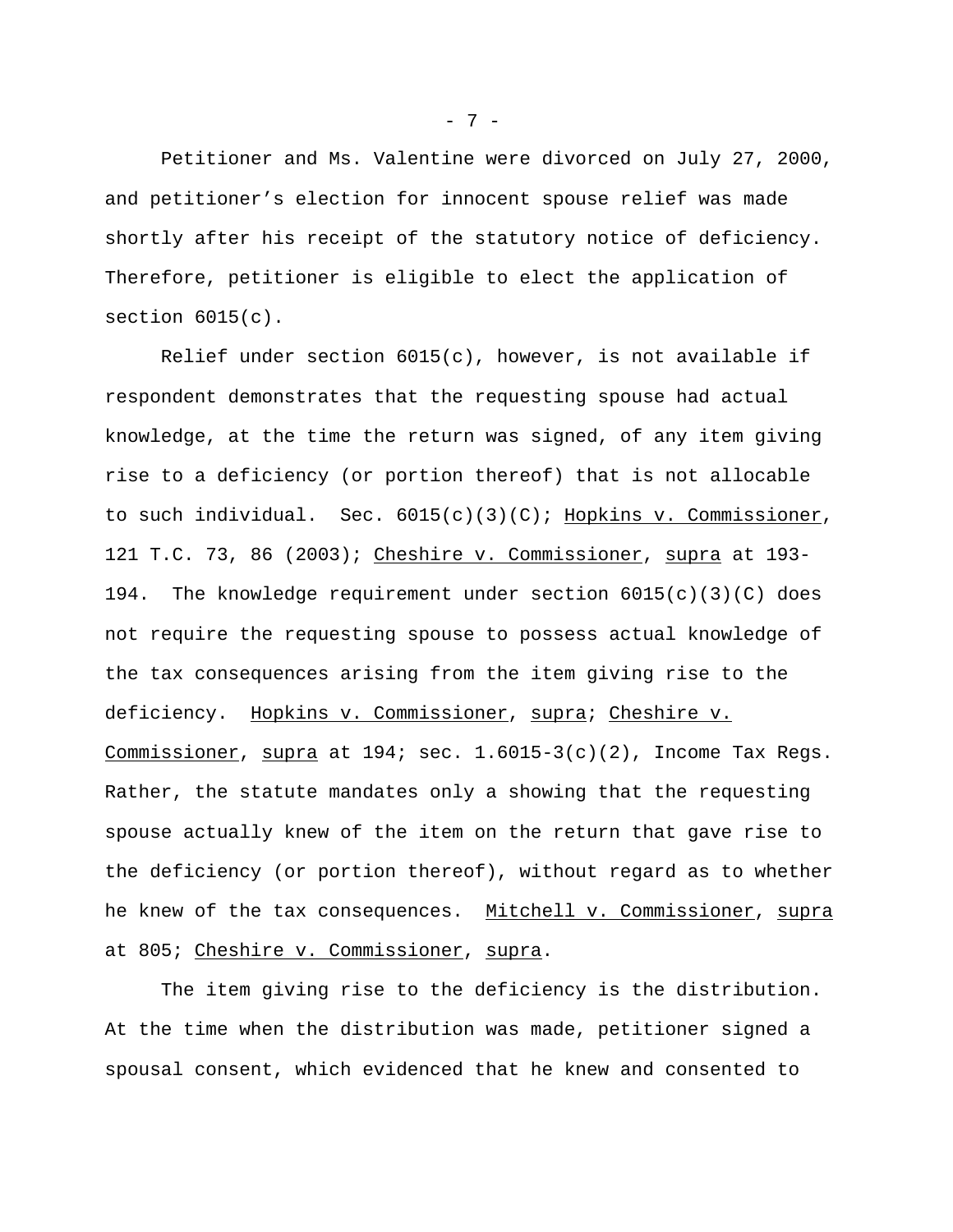Ms. Valentine's election to make an early withdrawal of the funds in her 401(k) account. Regardless of whether petitioner knew of the tax consequences for the distribution, petitioner is not entitled to relief under section 6015(c).

## Relief Under Section 6015(f)

Section 6015(f) grants the Commissioner discretion to relieve an individual, where relief is not available under section 6015(b) or (c), from joint liability if, taking into account all the facts and circumstances, it is inequitable to hold the individual liable for any unpaid tax or deficiency. Sec. 6015(f). A requesting spouse bears the burden of proving that the Commissioner abused his discretion in denying the equitable relief from joint liability under section 6015(f). Jonson v. Commissioner, 118 T.C. 106, 114 (2002), affd. 353 F.3d 1181 (10th Cir. 2003); Cheshire v. Commissioner, supra at 198; Butler v. Commissioner, 114 T.C. at 292.

As discussed above, petitioner is not entitled to relief under section 6015(b) or (c). The parties dispute whether it is inequitable to hold petitioner liable for the 1999 deficiency.

As contemplated by section 6015(f), the Commissioner has prescribed guidelines in Rev. Proc. 2003-61 to be used in determining whether an individual qualifies for relief under that

- 8 -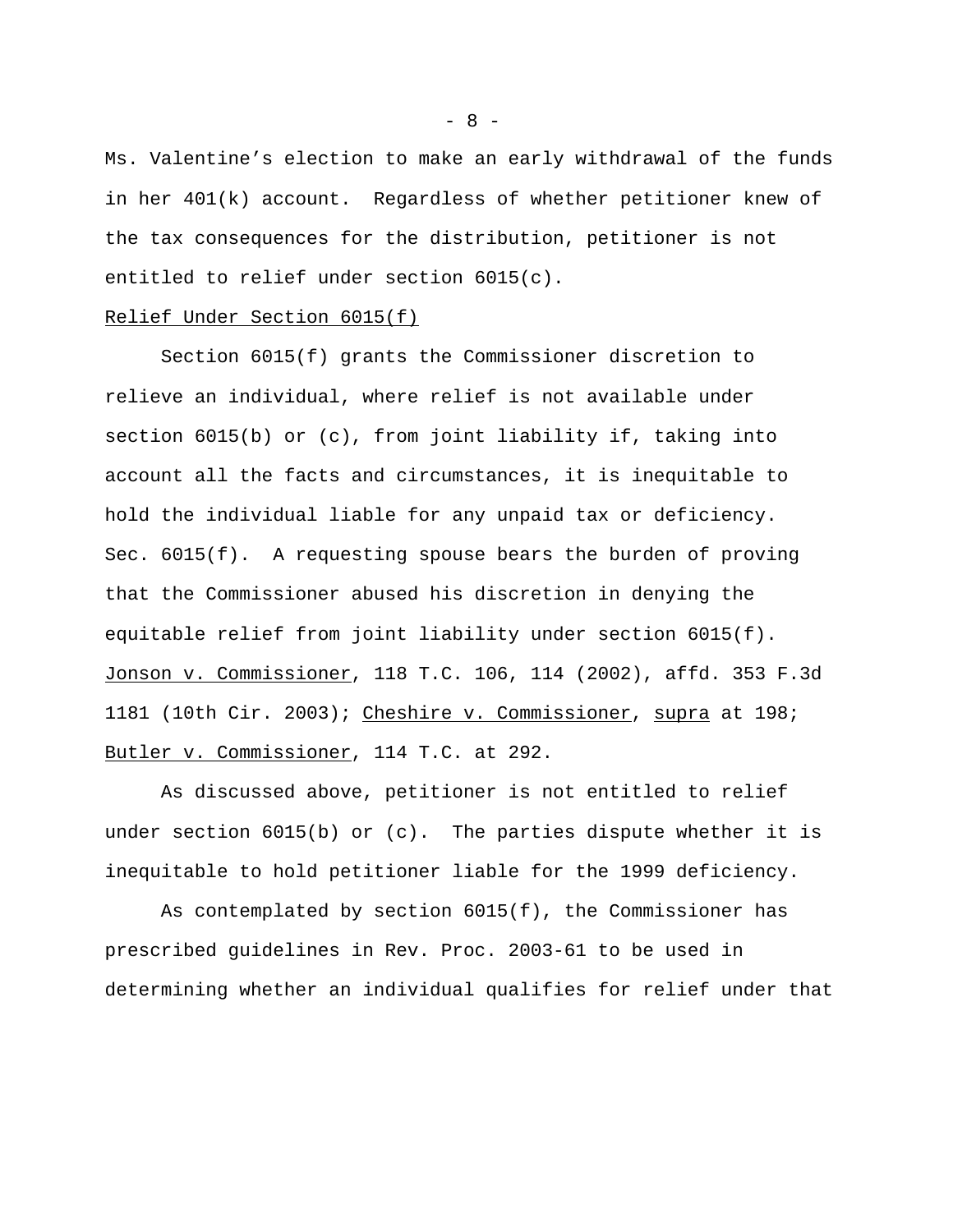section.<sup>1</sup> Rev. Proc. 2003-61, sec. 4.01, 2003-2 C.B. 296, 297, sets forth seven threshold conditions that must be satisfied before the Commissioner will consider a request for equitable relief under section 6015(f). Respondent concedes that petitioner has satisfied the threshold conditions.

A requesting spouse who satisfies all of the applicable threshold conditions may be relieved of all or part of the liability under section 6015(f), if, taking into account all the facts and circumstances, the Internal Revenue Service determines that it would be inequitable to hold the requesting spouse liable for the income tax liability. Rev. Proc. 2003-61, sec. 4.01, at 297. Rev. Proc. 2003-61, sec.  $4.03(2)$ , 2003-2 C.B. at 298,<sup>2</sup> sets forth a nonexclusive list of factors that the Commissioner will consider in determining whether, taking into account all the facts and circumstances, it is inequitable to hold the requesting spouse liable for all or part of the deficiency. No single factor will determine whether equitable relief will be granted in

 ${}^{2}$ Rev. Proc. 2003-61, sec. 4.03 applies to a spouse who meets the threshold conditions of sec. 4.01, but not sec. 4.02.

 $-9 -$ 

 $1$ Rev. Proc. 2003-61, 2003-2 C.B. 296, supersedes Rev. Proc. 2000-15, 2000-1 C.B. 447. The guidelines set forth in Rev. Proc. 2003-61, supra, are effective for requests for relief filed on or after Nov. 1, 2003, and for requests for relief pending as of Nov. 1, 2003, for which no preliminary determination letter has been issued as of Nov. 1, 2003. Rev. Proc. 2003-61, sec. 7, 2003-2 C.B. at 299. Although petitioner filed his request for relief prior to Nov. 1, 2003, Rev. Proc. 2003-61, supra, applies in this case, because respondent had not issued a preliminary determination letter on or before Nov. 1, 2003.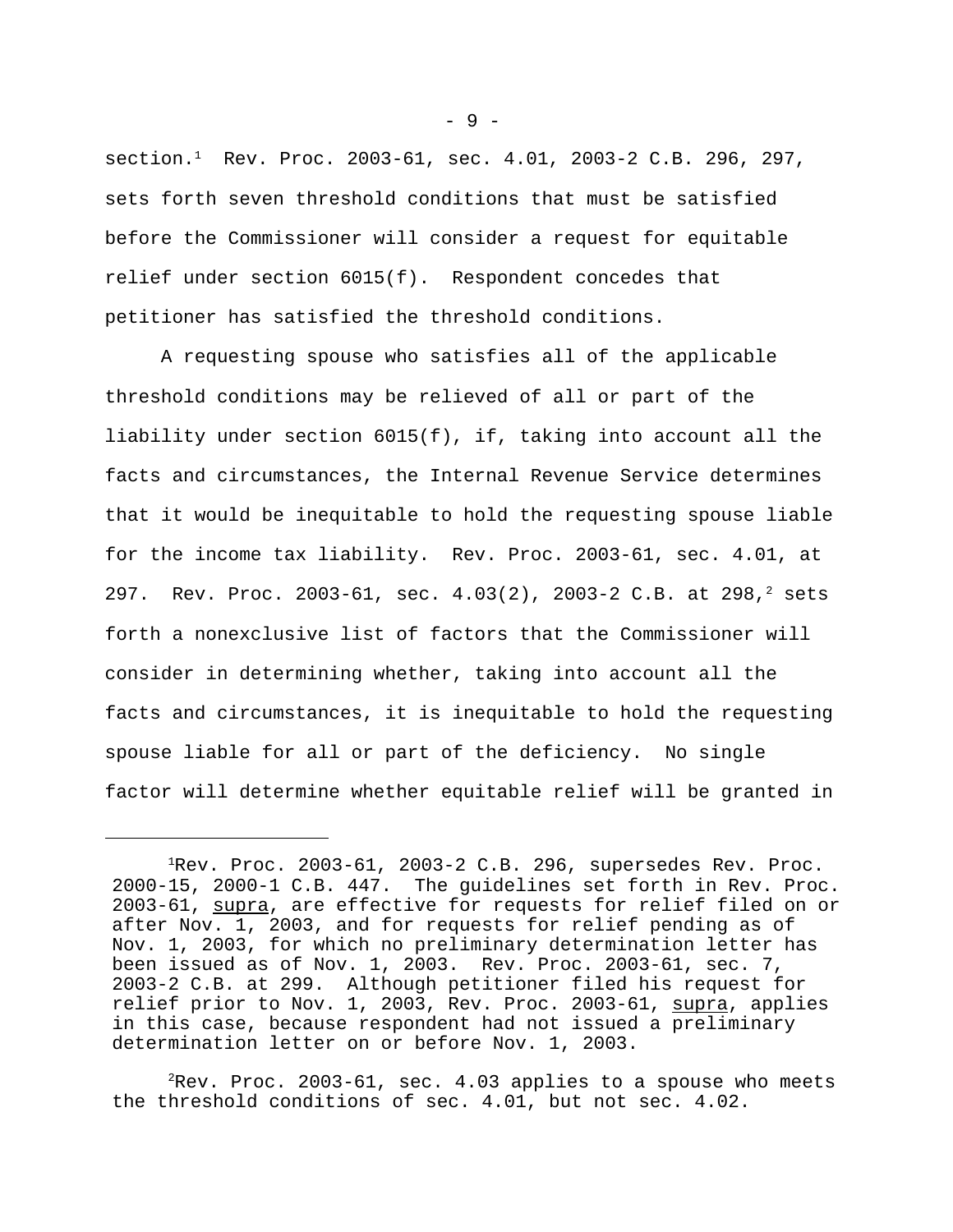any particular case, and the Commissioner will consider and weigh all relevant factors regardless of whether or not the factor is listed in Rev. Proc. 2003-61, sec. 4.03.

Rev. Proc. 2003-61, sec. 4.03(2)(a), provides the following factors that may be relevant to whether the Commissioner will grant equitable relief: (1) Marital status, (2) economic hardship, (3) knowledge or reason to know of the item giving rise to the deficiency, (4) the nonrequesting spouse's legal obligation, (5) significant benefit, (6) compliance with income tax laws, (7) abuse, and (8) mental or physical health.

1. Marital Status

On July 27, 2000, the Superior Court of Arizona entered a Decree of Dissolution finalizing the divorce between petitioner and Ms. Valentine. This factor weighs in favor of granting relief.

# 2. Economic Hardship

Economic hardship applies if satisfaction of the tax liability in whole or in part "will cause an individual taxpayer to be unable to pay his or her reasonable basic living expenses. The determination of a reasonable amount for basic living expenses will be made by the director and will vary according to the unique circumstances of the individual taxpayer." Rev. Proc. 2003-61, sec.  $4.03(2)(a)(ii)$ ; sec.  $301.6343-1(b)(4)(i)$ ,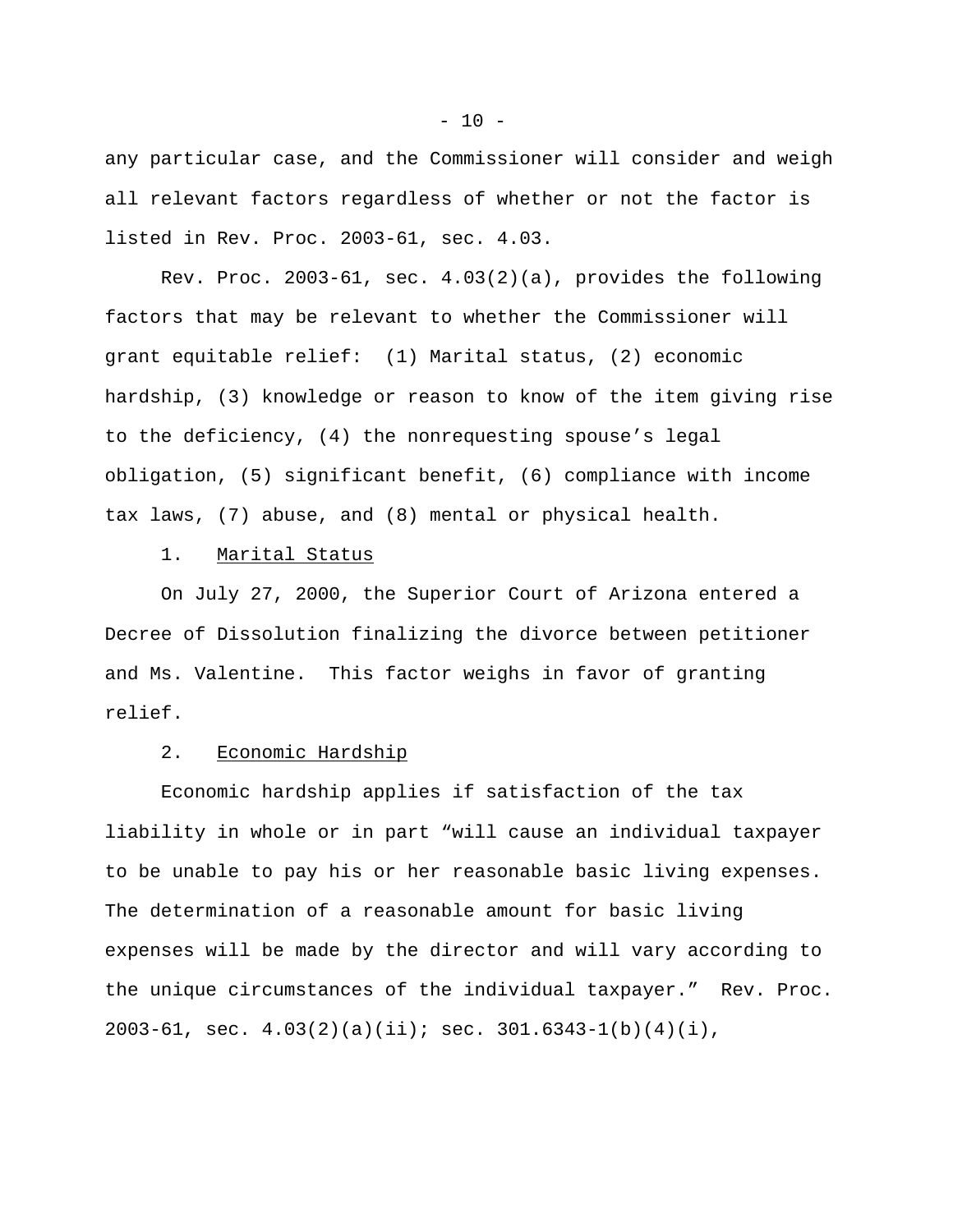Proced. & Admin. Regs. Unique circumstances do not include the maintenance of an affluent or luxurious standard of living.

There is no indication on the record that petitioner lives an extravagant lifestyle. Petitioner, however, has offered no evidence that payment of the deficiency, in part or in full, would cause him financial hardship. This is a neutral factor.

#### 3. Knowledge or Reason To Know

Actual knowledge of the item giving rise to the deficiency is a strong factor weighing against relief. Rev. Proc. 2003-61, sec. 4.03(2)(a)(iii)(B). Petitioner agrees that he had actual knowledge of the distribution.

#### 4. Nonrequesting Spouse's Legal Obligation

This factor weighs in favor of the requesting spouse where the nonrequesting spouse has a legal obligation to pay the outstanding income tax liability pursuant to a divorce decree or an agreement. Id. sec.  $4.03(2)(a)(iv)$ . The Decree of Dissolution of Marriage entered by the Superior Court of Arizona is silent as to the treatment of any potential income tax deficiency from joint returns filed by petitioner and Ms. Valentine. Petitioner has offered no evidence to show that Ms. Valentine has a legal obligation, pursuant to other agreement, to pay the 1999 tax deficiency. This is a neutral factor.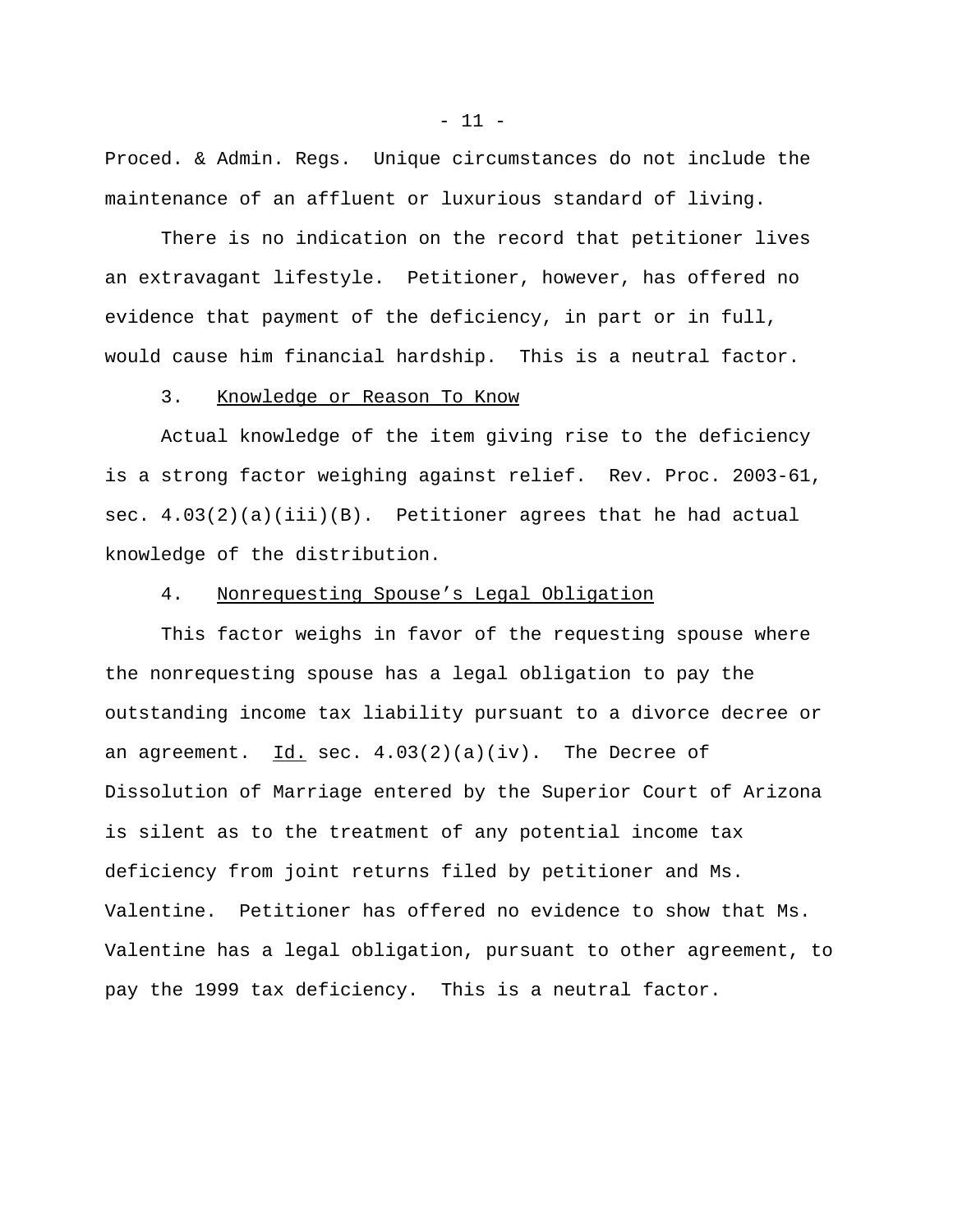$- 12 -$ 

#### 5. Significant Benefit

Where the requesting spouse significantly benefited (beyond normal support) from the item giving rise to the deficiency, this is a factor against granting equitable relief. Id. sec.  $4.03(a)(v)$ , 2003-2 C.B. at 299; see sec.  $1.6015-2(d)$ , Proced. & Admin. Regs.

Petitioner testified that Ms. Valentine used about \$1,500 of the distribution to pay off his truck, and that she also used the distribution, in an unknown amount, to pay "a couple other things" for petitioner. Petitioner further testified that he subsequently withdrew \$3,000 from his thrift savings plan to repay Ms. Valentine. Pursuant to the Decree of Dissolution of Marriage, section 6h, Separate Debt, petitioner is responsible for a debt in the amount of \$14,000, described as "spouse paid debts by borrowing from her 401K/ Truck Loan, taxes, Orange Tree Resort Time Share".

The facts and circumstances tend to suggest that petitioner did not receive any significant benefits from the distribution, because he has either repaid or is obligated to repay the funds that he received from the distribution. Nevertheless, it remains unclear how much petitioner initially received from the distribution and whether he has repaid or will actually repay all the funds that he received from the distribution. The Court concludes that this is a neutral factor.